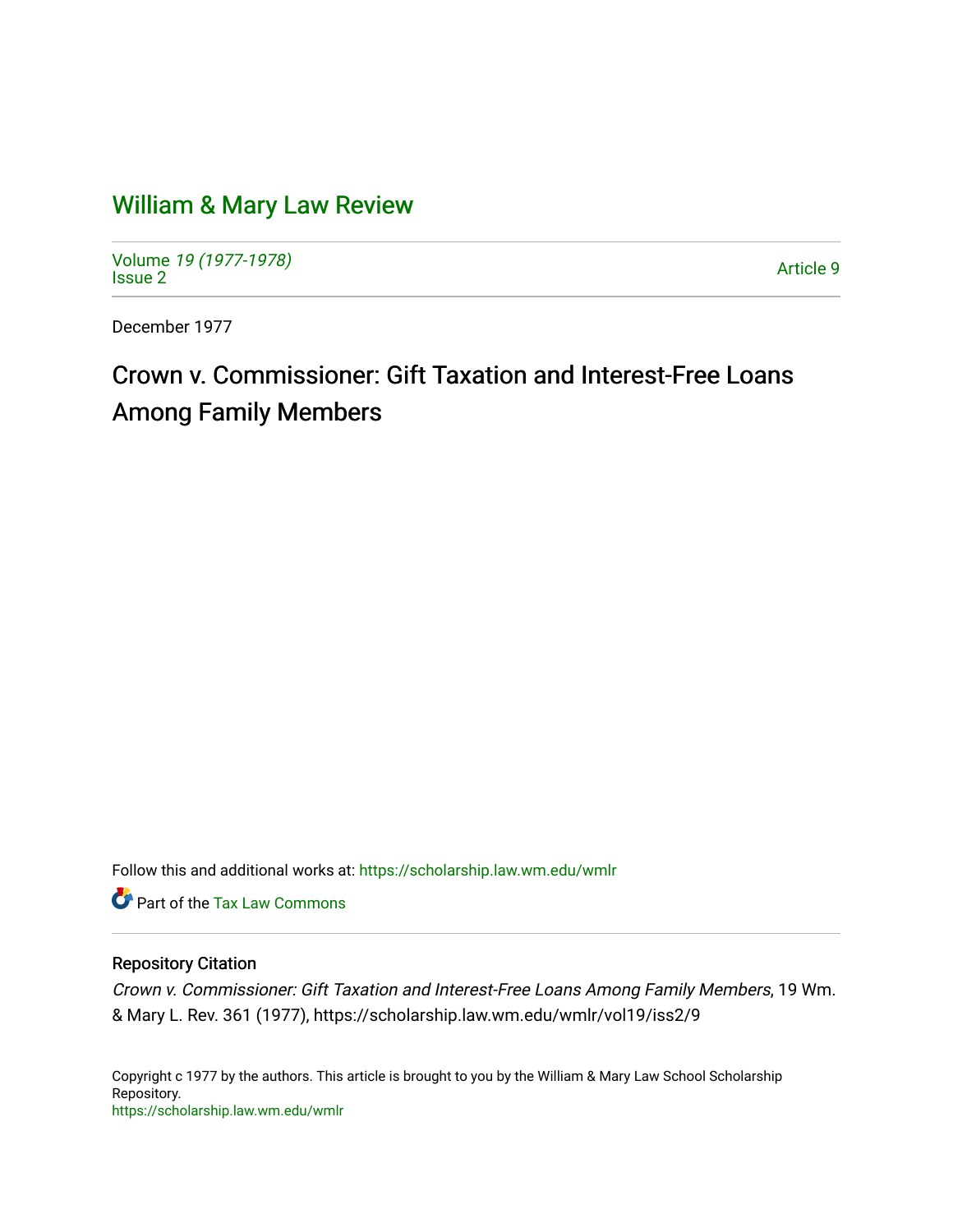## *CROWN v. COMMISSIONER:* GIFT TAXATION **AND** INTEREST-FREE **LOANS AMONG** FAMILY MEMBERS

Congress enacted the gift tax **'** both to supplement the income and estate taxes and to preclude the avoidance of those taxes through a practice of inter vivos giving.<sup>2</sup> The code provisions of the current gift tax, which was established in 1932,<sup>3</sup> broadly describe the kinds of property and types of transfers subject to gift taxation.<sup>4</sup> Consistent with the sweeping scope intended by Congress,<sup>5</sup> the judiciary has construed these provisions liberally in ascertaining the transactions subject to the gift tax.6

In the recent case of *Crown v. Commissioner,7* however, the Tax Court held that interest-free loans to family members are not taxable gifts. Consequently, one may transfer significant amounts of money to family members without incurring gift tax obligations, despite contrary congressional and judicial determinations in analogous transactions. *Crown* thus sanctions an exception to the congressional system of comprehensive taxation in which the interrelated estate, gift, and income taxes **8** are designed to tax the realization of income and the transfer of money or property.9 Furthermore, the decision

H.R. REP. No. 708, **72d** Cong., 1st Sess. **28** (1932); S. **REP.** No. 665, 72d Cong., 1st Sess. 40 (1932), *reprinted in* 1939-1 C.B. pt. 2, 457, 477. *See* Smith **v.** Shaughnessy, **318** U.S. **176,** 179 **n.1** (1943). *See generally* Harriss, *Legislative History of Federal Gift Taxation,* **18 TAXES** 531, **533** (1940).

3. Gift Tax Act of 1932, ch. 209, §§ 501-532, 47 Stat. 245-59.

*4. See, e.g.,* I.R.C. § 2511(a), which provides in part: "[TJhe tax imposed by section 2501 shall apply whether the transfer is in trust or otherwise, whether the gift is direct or indirect, and whether the property is real or personal, tangible or intangible **.... .**

**7. 67** T.C. 1060 (1977), *appeal docketed,* No. 77-1898 (7th Cir., Sept. 2, 1977).

*8. See, e.g.,* Smith v. Shaughnessy, **318** U.S. 176, 179 (1943) ; **C.** LoWNDES & R. **KRAMER, FEDERAL ESTATE AND GiFT TAXES** 576-77 (2d ed. 1962).

9. *See* **C. LOWNDES &** R. **KRAMER,** *supra* note **8,** at **576.**

**<sup>1.</sup>** The principal provisions of the gift tax are set forth in I.R.C. §§ 2501-2524.

<sup>2.</sup> The gift tax will supplement both the estate tax and the income tax. It will tend to reduce the incentive to make gifts in order that distribution of future income from the donated property may be to a number of persons with the result that the taxes imposed by the higher brackets of the income tax law are avoided. It will also tend to discourage transfers for the purpose of avoiding the estate tax.

*<sup>5.</sup> See* text accompanying note 10 *infra.*

*<sup>6.</sup> See* notes 20-28, 79-83 *infra* & accompanying text.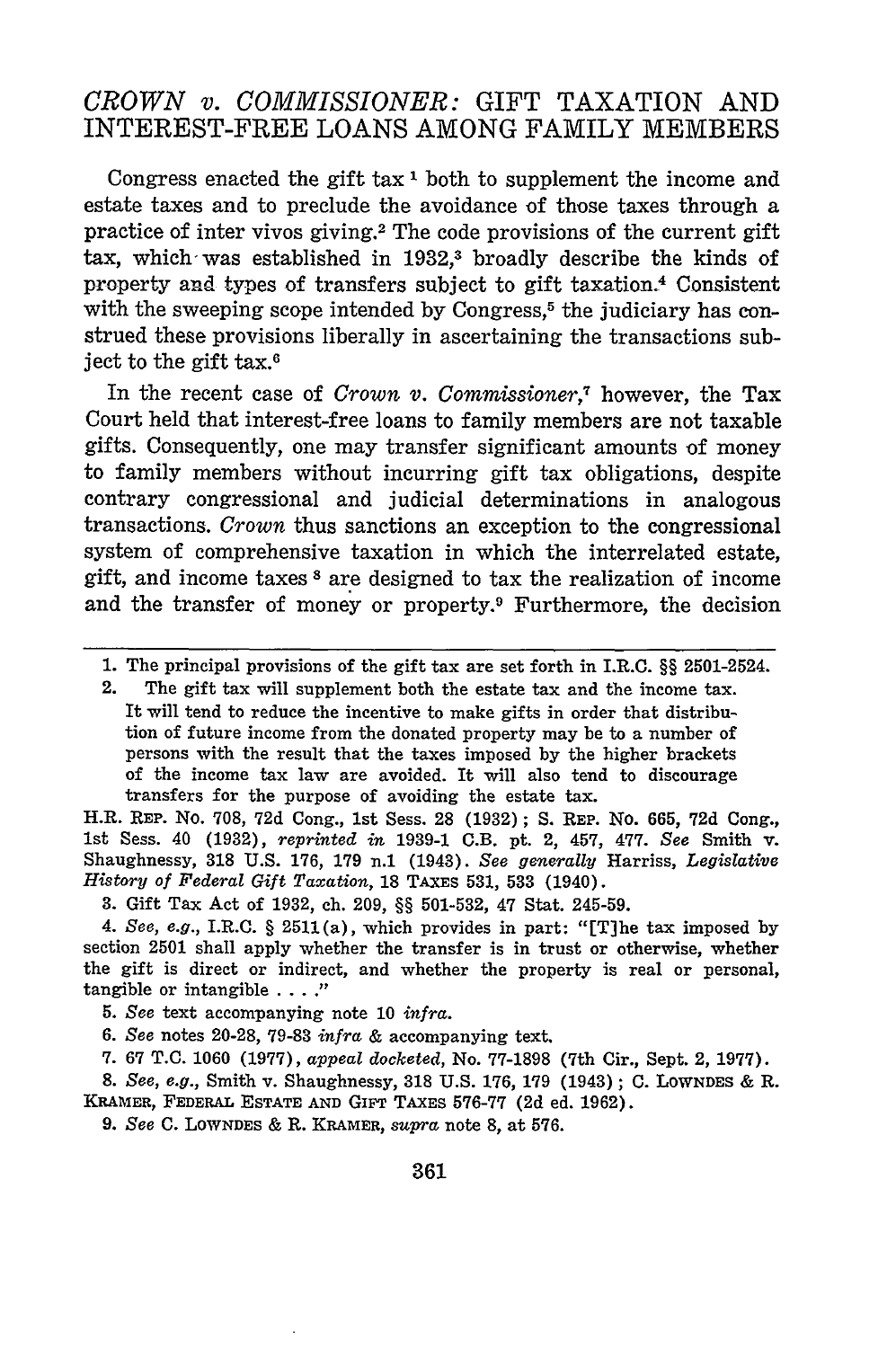subverts the congressional intent to subject to gift taxation "all the protean arrangements which the wit of men can devise that are not business transactions within the meaning of ordinary speech." **10**

After briefly tracing the legislative and judicial history of the gift tax, this Comment will review the decisions involving both income and gift tax issues that shaped the analytical framework for the Tax Court's opinion in *Crown.* Thereafter, an examination of *Crown* itself will reveal the impropriety of the court's holding and provide the requisite understanding to forecast the effects of the decision.

#### GENERAL CONSTRUCTION OF THE GIFT TAX

Although the Internal Revenue Code does not define the term "gift," **n1** the Senate Committee Report 12 provides evidence of the breadth that Congress intended both for that particular word and for the provisions of the entire tax: "The words 'transfer  $\ldots$  by gift' and 'whether ... direct or indirect' . . . comprehend all transactions [in which] property or a property right is donatively passed to or conferred upon another, regardless of the means or device employed in its accomplishment."<sup>13</sup> In this context the term "gift" does not incorporate its common law meaning **14** because a taxable transfer need not embody a specific donative intent.<sup>15</sup> Rather, Congress adopted an

14. The common law defines a gift as "a voluntary transfer of property by the owner to another without consideration or compensation **....** A donative intent is necessary to constitute a valid gift." C. **SMITH &** R. BOYER, SURVEY **OF** PROP-ERTY 469 (2d ed. 1971).

15. Donative intent on the part of the transferor is not an essential element in the application of the gift tax to the transfer. The application of the tax is based on the objective facts of the transfer and the circumstances under which it is made, rather than on the subjective motives of the donor.

<sup>10.</sup> Commissioner v. Wemyss, 324 U.S. 303, 306 (1945).

**<sup>11.</sup>** D. **KAHN** & E. COLSON, FEDERAL TAXATION **OF** ESTATES, GIFTS, **AND TRUSTS 251 (2d** ed. **1975); C. LOWNDES &** R. KRAMER, *supra* note **8,** at 574.

<sup>12.</sup> **S. REP.** No. **665, 72d** Cong., **1st** Sess. **39 (1932),** *reprinted in* **1939-1** C.B. pt. 2, 496, 524.

**<sup>13.</sup>** *Id.* Property has been construed judicially to include contingent and noncontingent rights and interests in property. *See, e.g.,* Robinette v. Helvering, **318 U.S.** 184 (1943) (contingent remainder interest); Herzog v. Commissioner, **116 F.2d 591 (2d** Cir. 1941) (contingent life estate); Lois **J.** Newman, **19 T.C. 708 (1953),** *aff'd on other grounds,* 222 **F.2d 131** (9th Cir. 1955) (rights to an income tax refund); Harold B. Adams, 22 T.C.M. (P-H) 1996 (1953) (rights in patent applications). "Even though concepts of property and value may be slippery and elusive, they cannot escape taxation so long as they are used in the world of business." 5 **J.** MERTENS, LAw **OF FEDERAL** GIFT **AND ESTATE** TAXATION **39 (1959).** *See also* **C. LOWNDES &** R. **KRAMER,** *supra* note **8,** at **588-89.**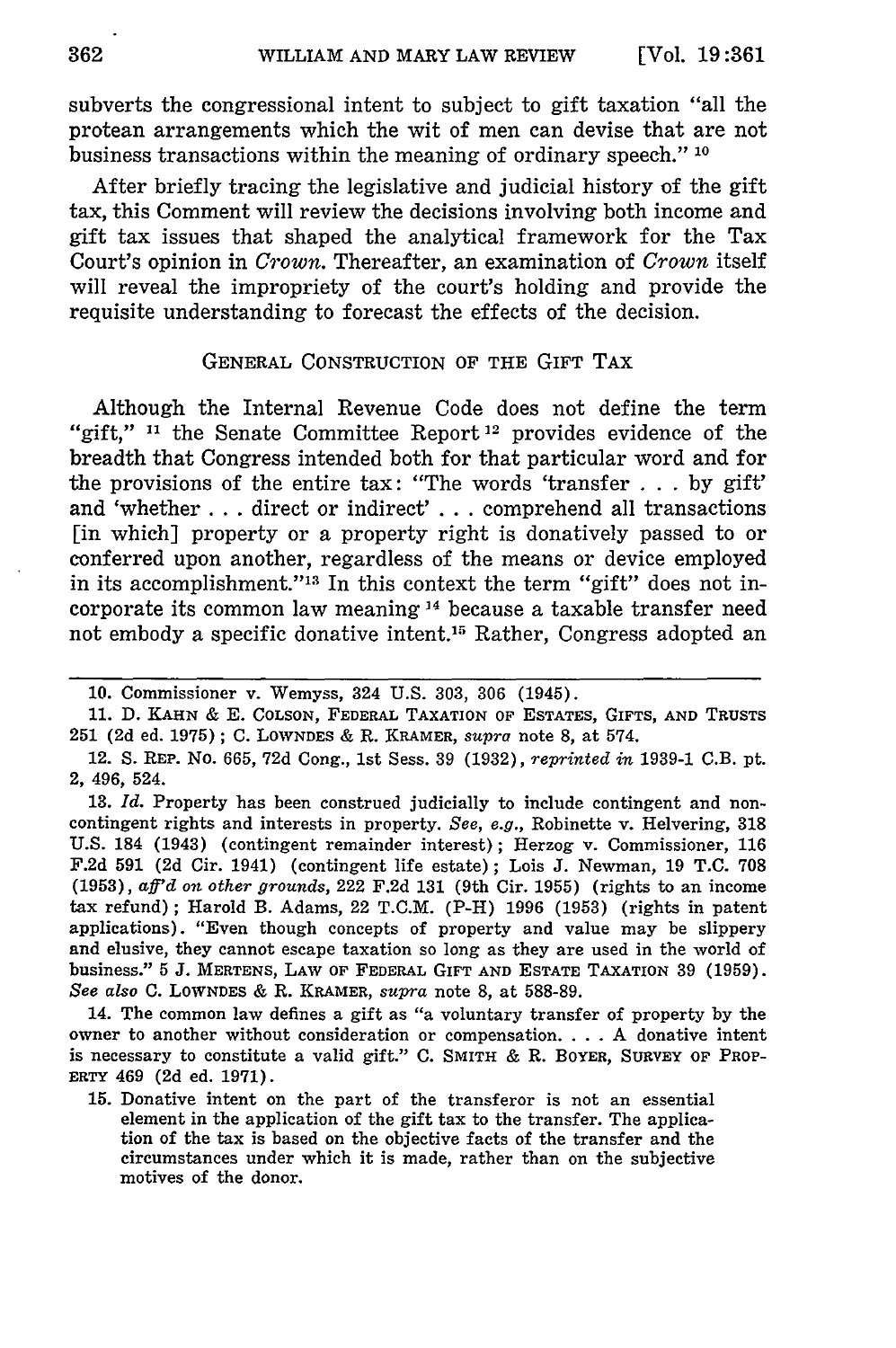**1977]**

objective measurement, the "adequacy of the consideration" test, to identify a gift for tax purposes.<sup>16</sup> Under this test, the amount of any transfer subject to gift taxation consists of the difference between the fair market value of the property or property right conveyed and the sum of the consideration received in exchange. $17$ 

Circumventing the requirement of establishing a subjective donative intent, the adequacy of the consideration test promotes administrative convenience and authorizes the taxation of a wide variety of conveyances. If a transfer arises from arm's length negotiations between parties in the ordinary course of business, however, this test is inappropriate and the transaction will not be considered a gift, regardless of the disparity of consideration.<sup>18</sup> Hence, the gift tax law does not penalize businessmen for making poor bargains.<sup>19</sup>

Judicial decisions generally have recognized the broad purposes of the gift tax laws and have upheld the taxation of many direct gifts, including transfers of promissory notes **20** and United States savings

Transfers reached by the gift tax are not confined to those only which, being without a valuable consideration, accord with the common law concept of gifts, but embrace as well sales, exchanges, and other dispositions of property for a consideration to the extent that the value of the property transferred by the donor exceeds the value in money or money's worth of the consideration given therefor.

Treas. Reg. § 25.2512-8 **(1958).** The consideration must be quantifiable in specific monetary terms; intangible values such as love or moral obligations will be disregarded when determining the amount of a gift. *See, e.g.,* Commissioner v. Wemyss, 324 U.S. 303, **305** (1945); Holzman, *The Nature of Taxable Gifts,* 43 TAXES **189,** 194 (1965).

**17.** *See* note **16** *supra.*

18. "[A] sale, exchange, or other transfer of property made in the ordinary course of business (a transaction which is bona fide, at arm's length, and free from any donative intent), will be considered as made for an adequate and full consideration in money or money's worth." Treas. Reg. § 25.2512-8 **(1958).**

**19.** *See* Estate of Monroe **D.** Anderson, **8 T.C.** 706, 720-21 (1947); **D. KAHN &** E. COLSON, *supra* note **11,** at **256;** *see generally* **5 J. MERTENS,** *supra* note **13,** at 99.

20. Brown v. Commissioner, 241 F.2d **827** (8th Cir. 1957); Woodward v. United States, **208** F.2d **893** (8th Cir. 1953).

Treas. Reg. § **25.2511-1(g) (1)** (1958). See Commissioner v. Wemyss, 324 U.S. 303, **306** (1945) ; Gilbert Pleet, **17** T.C. 77, **82 (1951).**

<sup>16.</sup> I.R.C. § 2512(b), which provides in pertinent part: "Where property is transferred for less than an adequate and full consideration in money or money's worth, then the amount by which the value of the property exceeded the value of the consideration shall be deemed a gift **.... "** Further distinguishing a common law gift, the Regulations provide: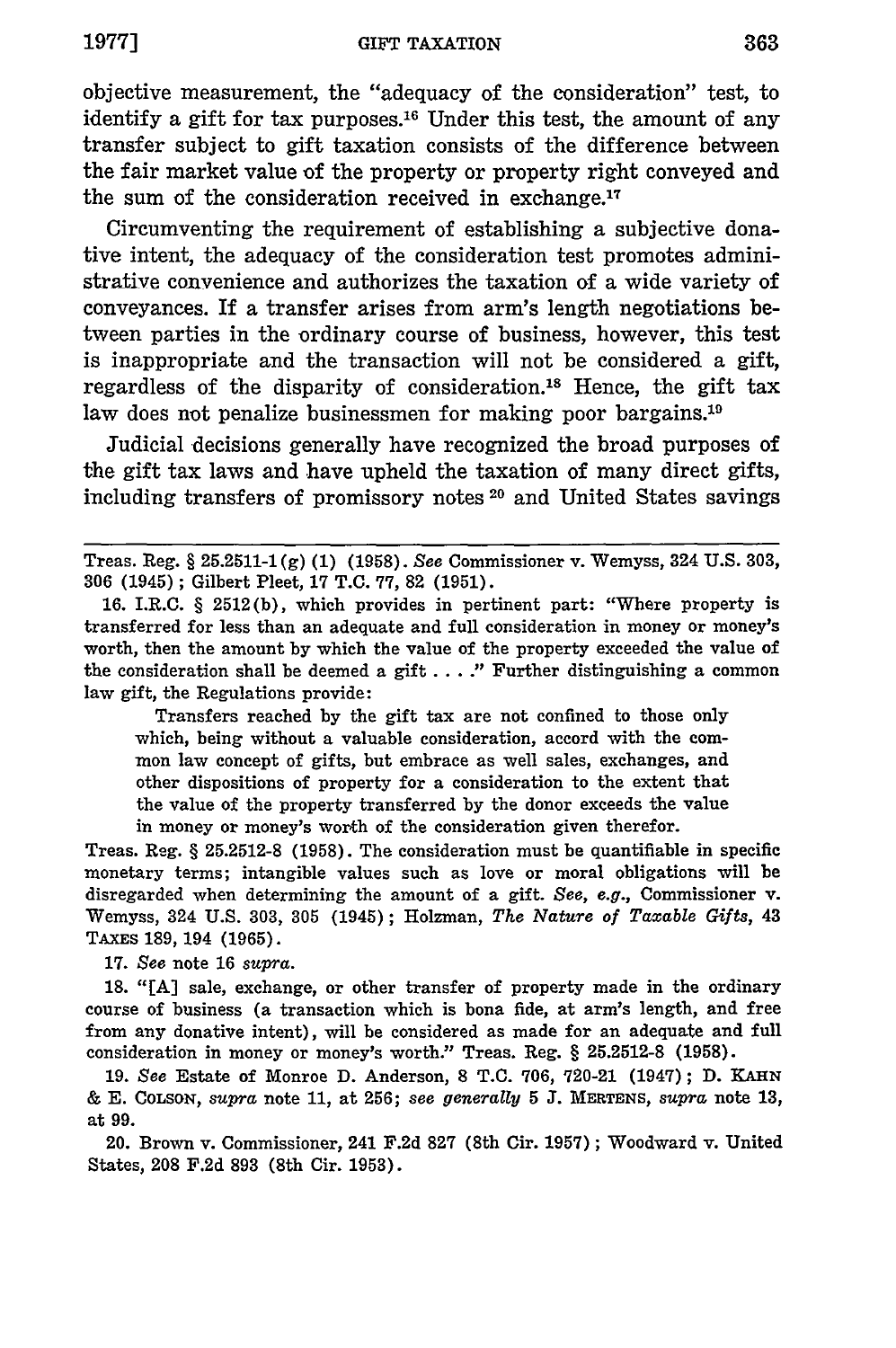bonds,<sup>21</sup> assignments of future income,<sup>22</sup> and forgiveness of debts.<sup>23</sup> Similarly, indirect gifts, which include no obvious presentation of property but nevertheless confer a gratuitous benefit on the donee, also may generate tax liability.<sup>24</sup> Examples of the latter type of gift are: payment of another's bills, obligations, or expenses **;25** transfers for the benefit of a third party; <sup>26</sup> creation of partnership interests;<sup>27</sup> and disclaimers of inheritance or bequests.<sup>28</sup> Moreover, an interest-free loan, providing its borrower with the use of its proceeds without cost, could be characterized as an indirect gift.

#### THE INCOME TAX ANALOGY

Before *Crown,* the judiciary addressed the issue of the taxability as gifts of interest-free loans only once.<sup>29</sup> Nevertheless, the responses of other courts to related questions provide insight for an analysis of the Tax Court's decision in *Crown.* For example, the basic problem of ascertaining whether an interest-free loan transfers a taxable value<sup>30</sup> has arisen in the context of similar situations involving income tax issues. Section 482 of the Code authorizes the Commissioner to allocate income among related corporations to reflect ac-

22. Galt v. Commissioner, 216 F.2d 41 (7th Cir. 1954), *cert. denied,* 348 U.S. **951** (1955); Lockard v. Commissioner, **166** F.2d 409 (1st Cir. 1948). *But see* Emily C. Collins, 1 T.C. 605 (1943) (no taxable gift to corporation on waiver of preferred stock dividend arrearages).

23. Treas. Reg. § 25.2511-1(a) (1958). *See* Estate of Grace E. Lang v. Commissioner, 64 T.C. 404 (1975).

24. *See* I.R.C. § 2511(a). "[lIt has been said that it is not necessary to the operation of the gift tax that the donor affirmatively go through the ritual of making a gift. The term 'indirectly' is used in the broadest and most comprehensive sense." 5 **J. MERTENS,** *supra* note 13, at 78, *citing* Chase Nat'l Bank, **25** T.C. **<sup>617</sup>**(1955), *rev'd on other grounds,* 259 F.2d 231 (5th Cir. 1958), *cert. denied,* **359** U.S. 913 (1959).

25. Drybough v. United States, 208 F. Supp. **279** (W.D. Ky. 1962); Rev. Rul. 54-343, 1954-2 C.B. 318.

26. Treas. Reg. § 25.2511-1(h) (2)-(3) (1958).

27. Commissioner v. Tower, 327 U.S. 280 (1946); William H. Gross, 7 **T.C.** 837 (1946).

28. Ianthe B. Hardenbergh, 17 T.C. 166 (1951), *aff'd,* 198 F.2d 63 (8th Cir.), *cert. denied,* 344 U.S. 836 (1952); Treas. Reg. § 25.2511-1(c) (1958). A "qualified disclaimer" is not regarded as a taxable transfer. I.R.C. § 2518.

29. Johnson v. United States, 254 F. Supp. 73 (N.D. Tex. 1966). For a discussion of *Johnson* see notes 49-52 *infra* & accompanying text.

**30.** *See 5* **J. MERTENS,** *supra* note **13,** at 34-35.

<sup>21.</sup> Rev. Rul. 68-269, 1968-1 C.B. 399. Although a savings bond's interest is exempt from income taxation, a gift tax may be imposed on any gratuitous transfer of the property itself. *See* **C.** LOWNDES **&** R. KRAMER, *supra* note 8, at 586; 5 **J. MERTENS,** *supra* note **13,** at **19.**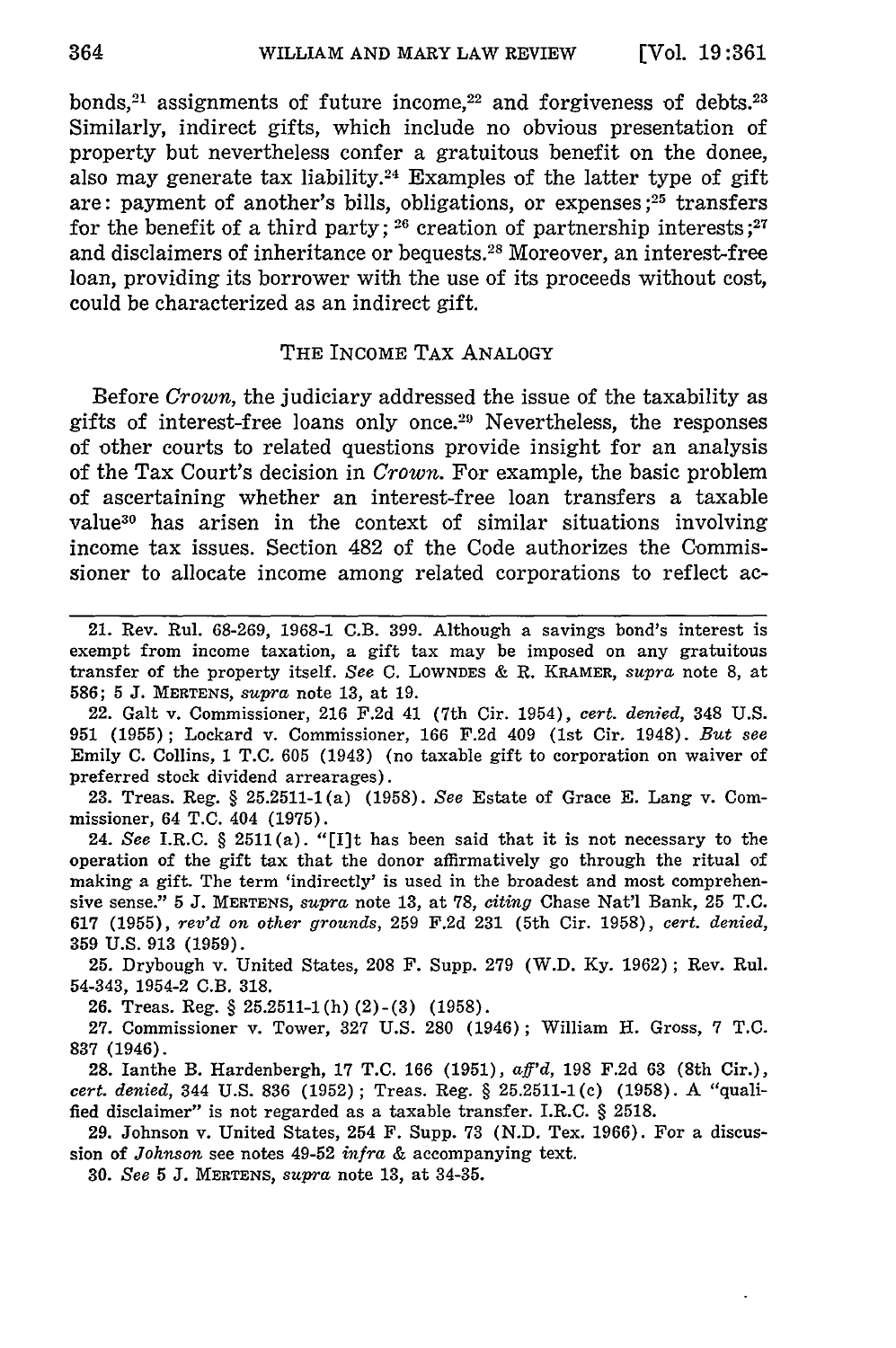curately the earnings of each entity.<sup>31</sup> Maintaining that the section permits only the allocation of income, rather than its creation,<sup>32</sup> courts initially rebuffed the Commissioner's attempts to treat loans of interest-free money or of rent-free equipment as sources of income to the lending corporations.<sup>33</sup> In *B. Forman Co. v. Commissioner*,<sup>34</sup> however, the Court of Appeals for the Second Circuit approved the allocation of this type of income if the Commissioner could demonstrate that interest would have been charged had the transaction been conducted at arm's length.<sup>35</sup> Imputing interest income to the lender as if the loan actually had been made in a bona fide commercial context,3 6 the Second Circuit's valuation technique closely approximated the adequacy of the consideration test. Of greater significance, the court's ratification of the Commissioner's decision to subject this imputed interest to income taxation implicitly recognizes that the use value of a loan is a valuable property right. Accordingly, the gratui-

**31.** I.R.C. § 482 provides in pertinent part: In any case of two or more organizations, trades, or businesses **...** owned or controlled directly or indirectly **by** the same interests, the Secretary may distribute, apportion, or allocate gross income, deductions, credits, or allowances between or among such organizations... if he determines that such distribution, apportionment, or allocation is necessary in order to prevent evasion of taxes or clearly to reflect the income of any of such organization **....**

**32.** "[Tlhe respondent [Commissioner] has not distributed, apportioned, or allocated gross income, but has created income where none in fact existed." Smith-Bridgman **&** Co., **16 T.C. 287,** 293-94 **(1951),** *acq.* **1951-1** C.B. **3.**

**33.** *See, e.g.,* Tennessee-Arkansas Gravel Co. v. Commissioner, 112 **F.2d 508** (6th Cir. 1940); Huber Homes, Inc. v. Commissioner, 55 **T.C. 598 (1971);** PPG Indus., Inc. v. Commissioner, 55 **T.C. 928 (1970);** Smith-Bridgman & Co., **16 T.C. 287 (1951),** *acq.* **1951-1** C.B. **3.** The Commissioner later explained his acquiescence in *Smith-Bridgman & Co.* as embracing only the principle that § 482 required complementary adjustments to the income of each related corporation. *See* Rev. Rul. **67-79, 1971-1** C.B. **117.**

34. 453 **F.2d** 1144 **(2d** Cir.), *cert. denied,* 407 **U.S.** 934 **(1972).**

**35.** *Id.* at **1155.** The court stated:

To the extent that the above cases cited **by** taxpayers *[see* note **<sup>33</sup>** *supra]* may be read as holding that no interest can be allocated under § 482 **...** they are not in accord with either economic reality, or with the declared purpose of section 482 **....** [I]nterest income may be added to taxpayers' incomes, as long as a correlative adjustment is made to Midtown ....

*Id.* at **1156.** The holding in *B. Forman Co.* has been followed in Fitzgerald Motor Co. v. Commissioner, **508 F.2d 1096** (5th Cir. **1975);** Kerry Inv. Co. v. Commissioner, **500 F.2d 108** (9th Cir. 1974); Kahler Corp. v. Commissioner, 486 **F.2d 1** (8th Cir. **1973).**

**36.** *See generally* O'Hare, *The Taxation of Interest-Free Loans,* **27 VAND.** L. REv. **1085,** 1096-1103 (1974).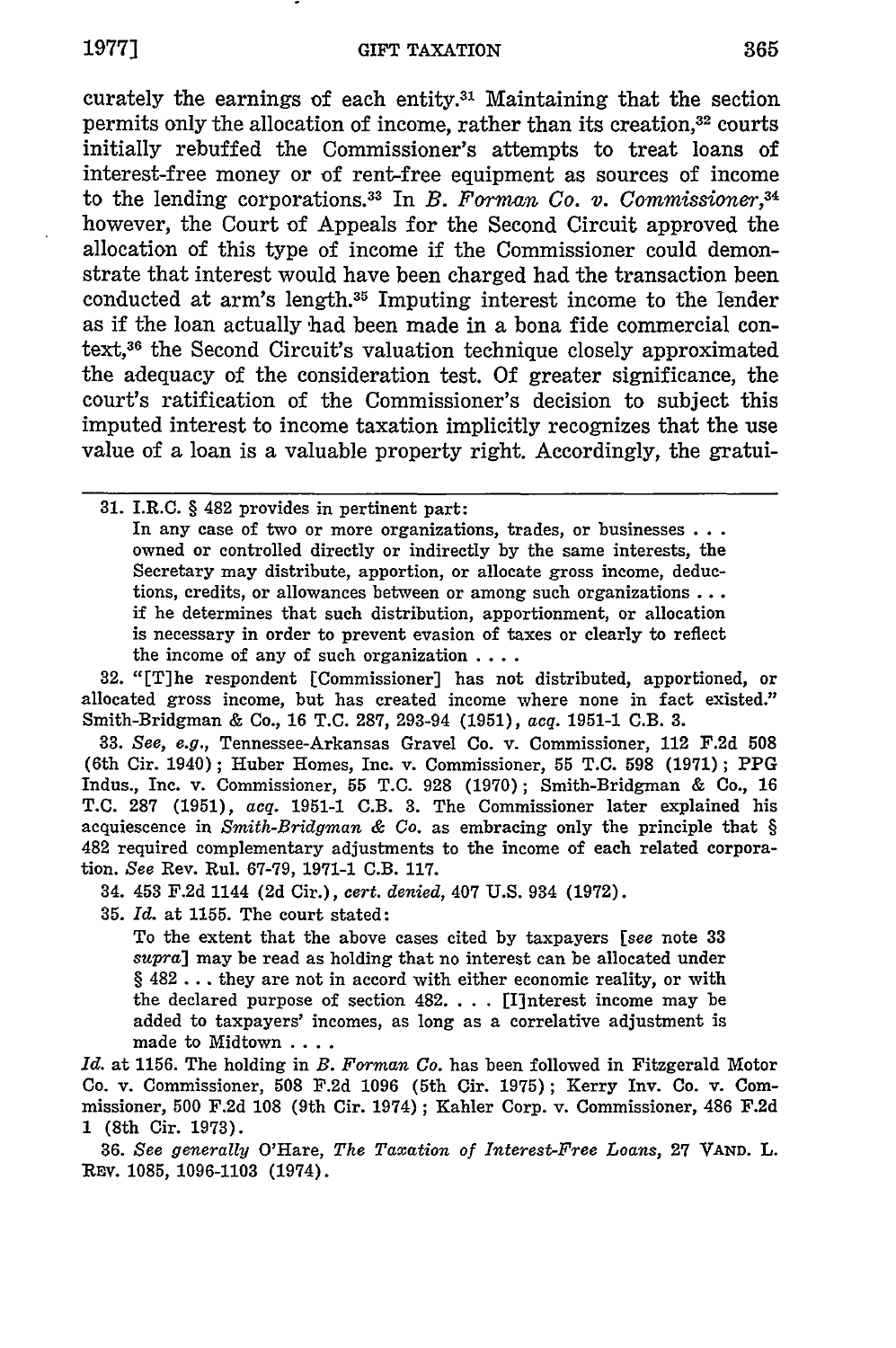tous transfer of this right through a deliberate failure to charge interest should be regarded as a taxable gift.

Corporate-shareholder transactions have presented questions similar to those in *B. Forman Co.* The Commissioner repeatedly has described a shareholder's interest-free or rent-free use of corporate funds or property as a valuable interest that may be taxable either as a constructive dividend or as compensation for services rendered. $37$ With respect to the rent-free use of corporate property, the courts generally have sustained the Commissioner's position.38 In *J. Simpson Dean,30* however, the Tax Court held in favor of the borrowers, stating that "an interest-free loan results in no taxable gain to the borrower."<sup>40</sup> Distinguishing the conflicting precedent established by cases involving the rent-free use of corporate property, the court noted that, in each, the corporation bestowed on the taxpayer a benefit otherwise obtainable only **by** a nondeductible expenditure. 41 In contrast, if the petitioners in *Dean* had borrowed the money on interestbearing notes, the interest paid would have been deductible.<sup>42</sup>

In effect, the court's declaration that a shareholder derives no taxable gain from an interest-free loan merely provides the taxpayer with the benefit of the corresponding interest deduction that would have been available if he had acquired his loan in a commercial money market.43 Presumably, when no offsetting deductions are available, as in the rent-free property use situations, a court should regard use value as a taxable item. Under this rationale, the decision in *Dean* does

**37.** *See, e.g.,* Joseph Lupowitz Sons, Inc. v. Commissioner, 497 **F.2d 862 (3d** Cir. 1974); Chandler v. Commissioner, **119 F.2d 623 (3d** Cir. 1941); Saunders v. United States, 294 F. Supp. **1276 (D.** Hawaii **1968),** *rev'd* on *other grounds,* <sup>450</sup> **F.2d** 1047 (9th Cir. **1971);** Rapid Elec. Co. v. Commissioner, **61 T.C. 232 (1973);** Elliot **J.** Roschuni, **29 T.C. 1193 (1958) ;** Paulina DuPont Dean, **9 T.C. 256** (1947). **38.** *See, e.g.,* Chandler v. Commissioner, **119 F.2d 623 (3d** Cir. 1941); Elliot

**J.** Roschuni, **29 T.C. 1193 (1958) ;** Paulina DuPont Dean, **9 T.C. 256** (1947).

**39. 35 T.C. 1083 (1961).**

40. *Id.* at **1090.**

41. *Id.*

42. *Id.* Criticizing the Tax Court's decision in *Dean,* one commentator has argued that the shareholder should not be permitted an interest deduction on a loan from his corporation unless the corporation is required to report a corresponding amount of interest income received. O'Hare, **supra** note **36,** at **1096.**

43. Four concurring judges in *Dean* determined that because this deduction was available the majority had decided unnecessarily that interest-free loans provided no income for borrowing shareholders. **35 T.C.** at **1090-91** (concurring opinion). In *Crown,* the dissenting judge adopted this rationale to distinguish *Dean:* "In *[Dean],* we did not hold that the interest-free loan failed to produce income; it was merely held that such loans did not result in taxable income since it was assumed that there would be deductions to offset income." Crown v. Commissioner, **67 T.C. 1060, 1070** (dissenting opinion).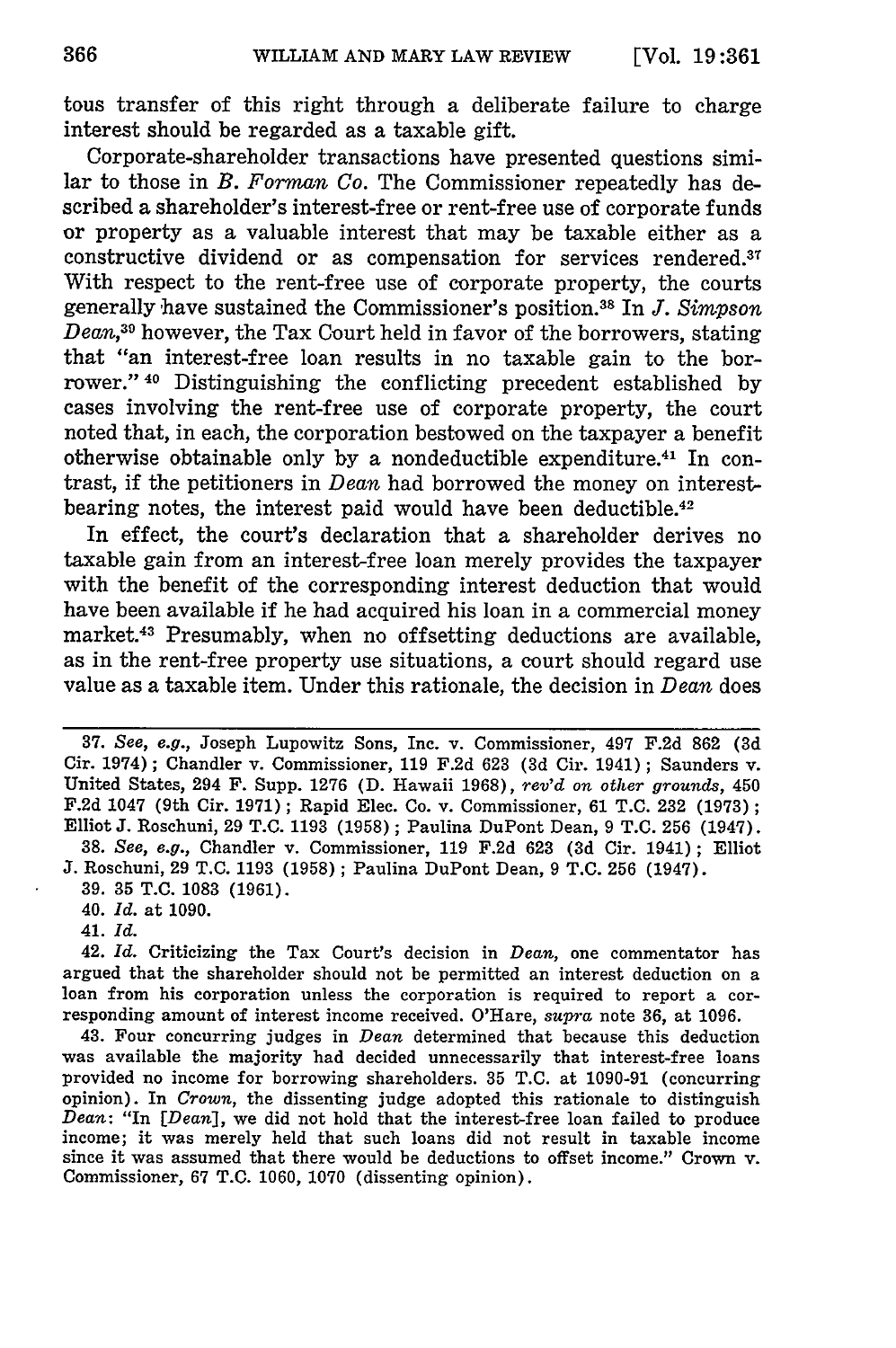not undermine the Commissioner's position in *Crown* that the gratuitous transfer of the use value of money may constitute a taxable gift.

Another group of income tax cases deserves consideration in an analysis of the decision in *Crown.* The judiciary has determined that a gratuitous transfer of the use value of money or property may qualify as a charitable contribution for income tax purposes. As a result, taxpayers validly have deducted from their incomes amounts equal to the rental value of property loaned free to charitable institutions, 44 regardless of whether the property otherwise would have been rented profitably.<sup>45</sup> Similarly, taxpayers have been permitted to deduct the use value of low interest loans extended in charitable gift transactions. For example, in *Mason v. United States* 46 a charity purchased a business for a small down payment and a low interest bearing note having a face amount equal to the balance owed for the property. The Court of Appeals for the Seventh Circuit determined that the difference between the fair market value of the business less the down payment and the discounted value of the note was a deductible charitable contribution.47 The court noted:

[T] he gift might be characterized as the value to the charity of the taxpayer's willingness to forego the receipt of the fair market rate of interest on this note over this extended period of time. The fact that the taxpayer will ultimately be paid the principal sum does not mean that the charity has not been benefitted or that the taxpayer has in fact recovered that which he has foregone.<sup>48</sup>

Generally, a gratuitous transfer qualifying for an income tax deduction as a charitable contribution also will be exempt from gift taxation.49 Nevertheless, the Code clearly refers to the transaction as a gift.50 When an identical transfer fails to qualify for charitable treatment merely because the donee is not an approved recipient, however, the transaction does not cease to be a gift; rather, it never attains a privileged status under the tax laws. Because a low interest or interestfree loan may be characterized as a gift for the purpose of receiving

48. *Id.* at 30 n.15.

**50.** *Id.* §§ **170 (c),** 2522 (a).

<sup>44.</sup> See, *e.g.,* Threlfall v. United States, **302** F. Supp. 1114 (W.D. Wis. 1969); Thriftimart, Inc. v. Commissioner, **59** T.C. 598 (1973); John G. Allen v. Commissioner, **57** T.C. 12 (1971); Priscilla M. Sullivan, 16 T.C. **228** (1951).

<sup>45.</sup> See Threlfall v. United States, **302** F. Supp. 1114, 1120 (W.D. Wis. 1969).

<sup>46. 513</sup> F.2d **25** (7th Cir. 1975).

<sup>47.</sup> *See id.* at **30.**

<sup>49.</sup> *Compare* I.R.C. § **170(c)** (charitable contributions generating deductions from gross income), *with id.* § 2522(a) (charitable transfers exempt from gift taxation).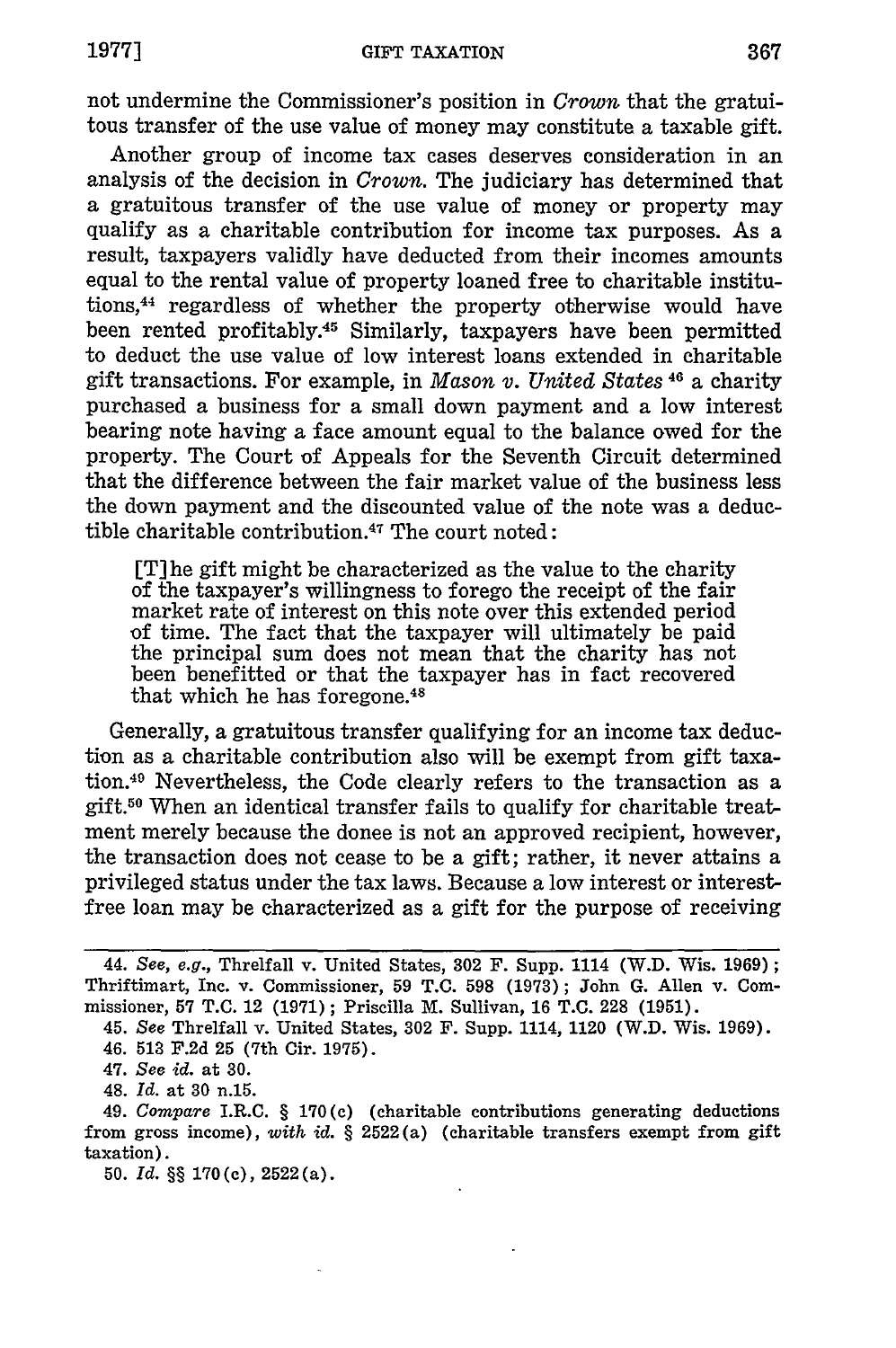favorable income tax consideration, it should be regarded as a gift even though favorable tax consequences are unavailable. Therefore, an intrafamilial interest-free loan should constitute a taxable gift equivalent to the use value of the proceeds.

#### SPECIFIC GIFT TAX PRECEDENT

Prior to *Crown,* only one court had examined whether interest-free loans to family members are subject to the gift tax. In *Johnson v. United States,51* the District Court for Northern Texas held in favor of petitioner who, with her husband, had made substantial interestfree demand loans over a period of years to her adult children. 52 Although the children repaid most of the loans' proceeds before the husband's death in 1962, the Commissioner nevertheless assessed a gift tax deficiency for the years 1956 to 1962 based on the use value of the outstanding principal.<sup>53</sup> The district court rejected the Commissioner's assessment, concluding that the purpose of the gift tax, to avoid depletion of estates through inter vivos giving, was not defeated because the loan's principal remained in the gross estate.<sup>54</sup> According to the court, the law required a parent neither to deal at arm's length with his children nor to charge them interest on loans; only congressional action could impose such an obligation.<sup>55</sup>

The Internal Revenue Service did not comment on the decision in Johnson until 1973, when it issued Revenue Ruling 73-61.<sup>56</sup> Adopting the Congressional test that deems property transferred "for less than

54. *Id.* at 77.

55. *Id.* In Harris v. Commissioner, 340 U.S. 106 (1950), the only case cited by the district court in *Johnson* to support its decision, the Supreme Court stated that the purpose of the gift tax was "to complement the estate tax by preventing taxfree depletion of the transferor's estate during his lifetime." *Id.* at 107. In its simplistic opinion, however, the court in *Johnson* failed to consider adequately the relationship between the gift and income taxes, the statutory language, and the actual effect of the interest-free transfer on the taxpayer's estate. Several articles criticized both the result in *Johnson* and its potential effects. *See* O'Hare, *supra* note 36, at 1088; Note, *The Value of the Use of Money Loaned by Taxpayers* to *Their Children Without Interest Does Not Constitute a Gift,* 5 Hous. L. REV. **<sup>138</sup>** (1967) ; 65 MICH. L. REV. 1014 (1967) ; 19 STAN. L. REV. 870 (1967).

56. 1973-1 C.B. 408. In this ruling the taxpayer received a \$200,000 loan from a bank. Subsequently, he lent \$250,000 interest-free to his son's wholly-owned corporation, the bulk of the proceeds to be payable on demand and the remaining \$50,000 to be due in ten years.

**<sup>51.</sup>** 254 F. Supp. 73 (N.D. Tex. 1966).

<sup>52.</sup> During the seven-year period the balance due on the loans averaged over \$500,000. *See id.* at 75-76.

**<sup>53.</sup>** The Commissioner defined the gift to be equivalent to sums of 3 Y **%** of the average annual unpaid balance. *Id.* at 76.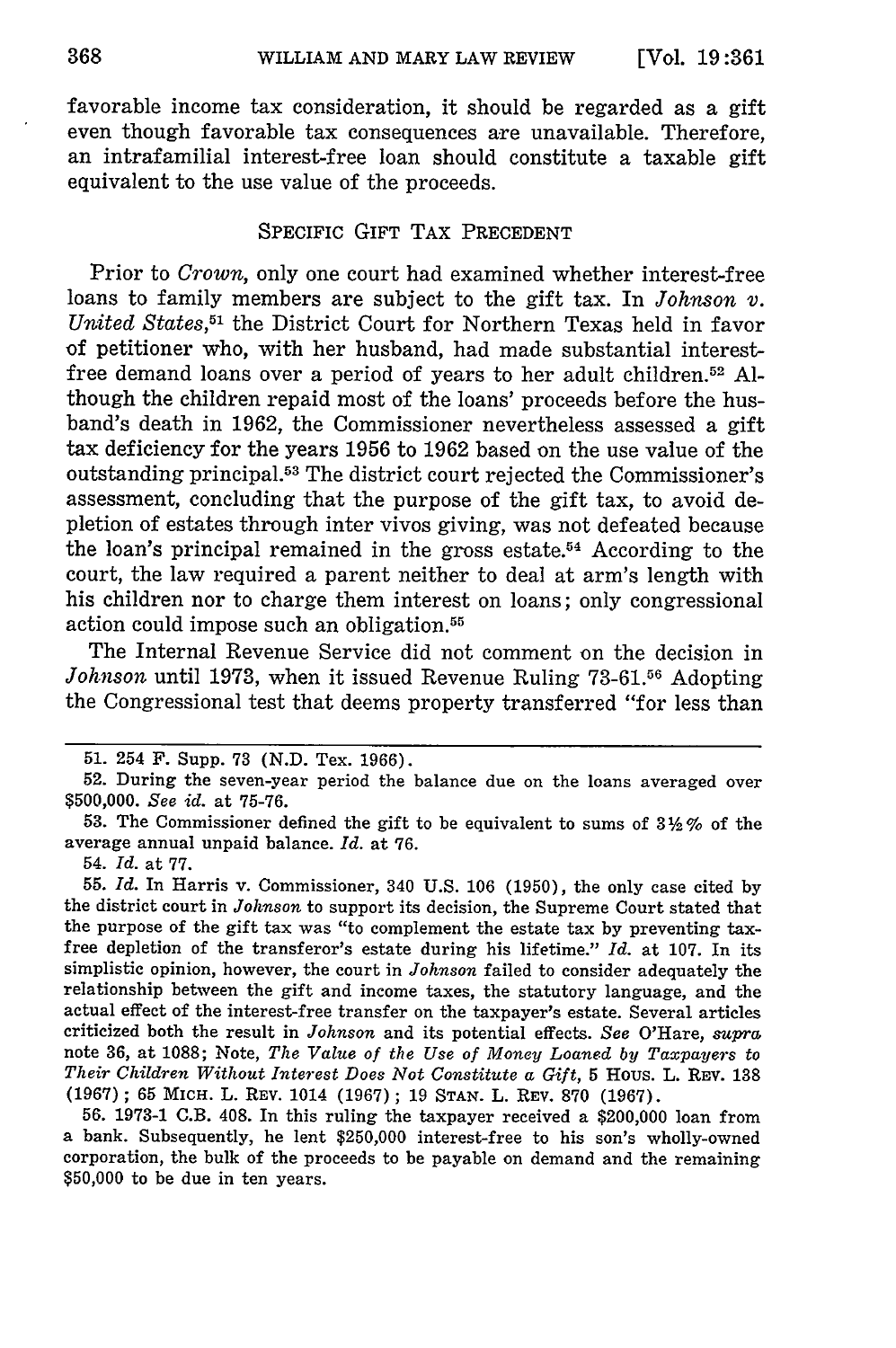an adequate and full consideration" **57** to be a gift, the Service ruled that the recipient of a loan acquires a property interest in the use of money, which is taxable as a gift "unless full and adequate consideration in money or money's worth is received." **-5** In his ruling rejecting the holding in *Johnson,* the Commissioner relied on *Gertrude H. Blackburn,59* a **1953** Tax Court decision that involved a bargain sale-gift of property from petitioner to her children. In *Blackburn* the petitioner paid a gift tax on the difference between the fair market value of the property and the amount payable on the note she received for her real estate. The Tax Court, however, upheld the Commissioner's decision to require the petitioner to pay an additional gift tax on the difference between the note's fair market value and its discounted value, an amount calculated from the variance between the commercial interest rate and the low interest rate of the note.<sup>60</sup>

Revenue Ruling **73-61** followed logically from *Blackburn:* if a family transaction for inadequate interest may be taxed as a gift, then an interest-free transfer also should be taxable. Although the ruling relied upon a **1953** Tax Court decision, it provided the first notice that the Commissioner would not follow the district court's holding in *Johnson,* which had been decided seven years earlier.

#### CROWN **V.** COMMISSIONER

The petitioner in *Crown* and his two brothers were equal partners in Areljay Company (Areljay). Areljay loaned substantial amounts of money to twenty-four trusts, the beneficiaries of which were the partners' children and other close relatives. By the end of 1967, loans to the trusts represented by demand notes exceeded two million dollars, with interest to be paid at six percent per annum only after demand. In addition, interest-free sums lent on open account totalled nearly sixteen million dollars.'1 The Commissioner determined that the use value of the loaned funds constituted a taxable gift. Regarding six percent as a reasonable rate of interest, he computed the amount of the gift to be in excess of one million dollars, one-third of it attributable to petitioner.<sup>62</sup>

The Tax Court resolved the issue, "whether interest-free loans to relatives of the lender (or trusts for the benefit of such relatives) give

**<sup>57.</sup>** *Id., citing* I.R.C. § 2512(b).

<sup>58.</sup> Rev. Rul. 73-61, 1973-1 C.B. 408, 409.

<sup>59. 20</sup> T.C. 204 (1953).

<sup>60.</sup> Id. at 207. The interest rate on the note was  $2\frac{1}{2}\%$ ; the fair market rate imposed by the Commissioner was *4%. Id.* at 205.

<sup>61. 67</sup> T.C. at 1061.

<sup>62.</sup> The Commissioner deemed petitioner's gift to be \$362,135.92. *Id.* at 1061-62.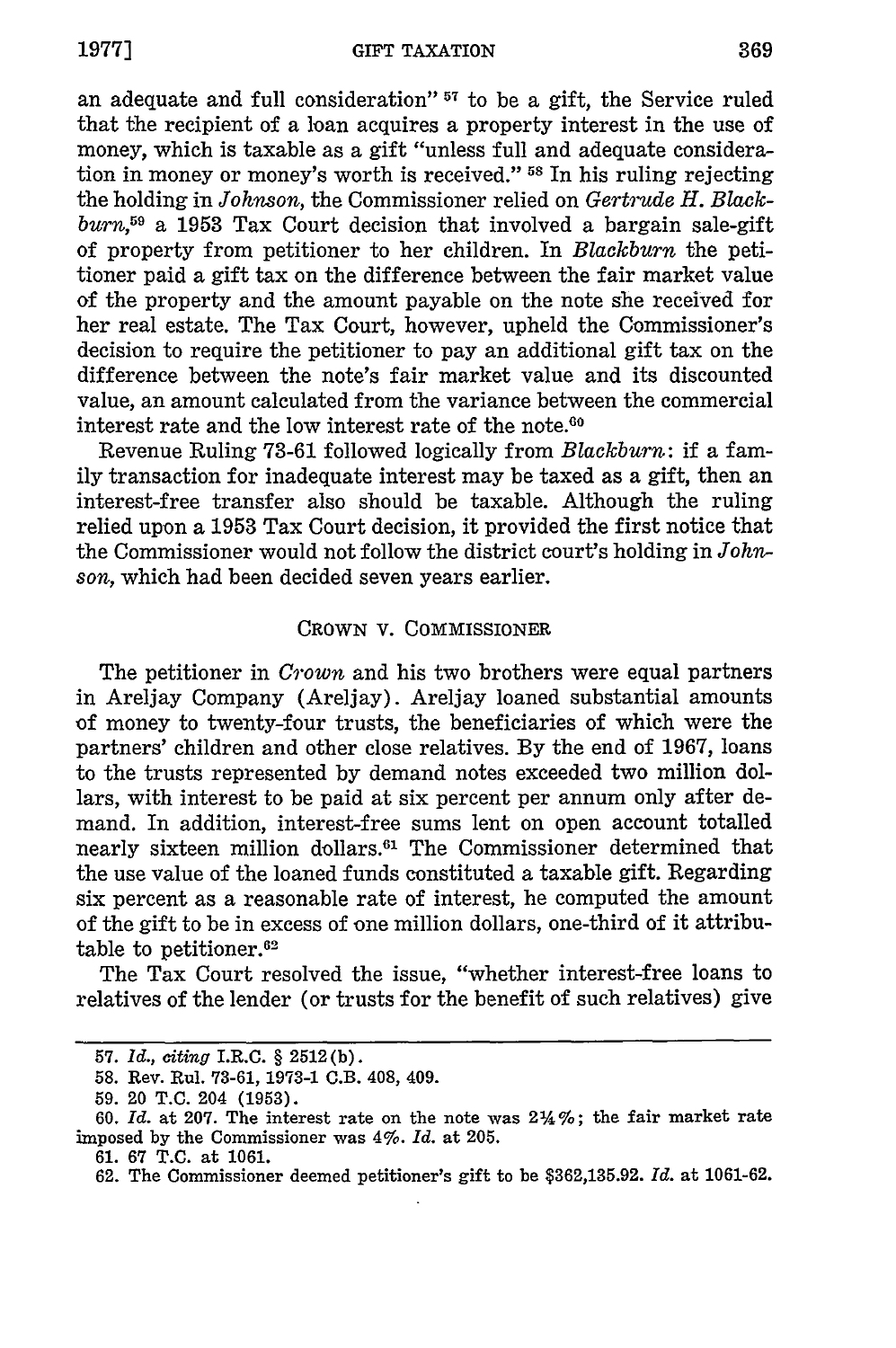rise to taxable gifts from the lender to the borrowers to the extent of the value of the use of the funds loaned," **63** in favor of the petitioner. Expressly approving the district court's analysis in *Johnson,* the Tax Court acknowledged that the gift tax was intended to deter the avoidance of federal estate taxes. 4 In both *Crown* and *Johnson,* however, the estate ultimately could recover the principal of the loans. Therefore, insofar as the federal tax system requires neither the recognition of unrealized income nor the constant reinvestment of wealth, a refusal to charge interest on loans could not be regarded as depleting the estate.<sup>65</sup> Thus, the unrealized use value of a loan could not be considered a taxable gift.66

Writing for the majority in *Crown,* Chief Judge Dawson reviewed several decisions in which the judiciary had declined to impose an income tax on non-interest bearing loans and concluded that the courts uniformly had rejected all attempts by the Internal Revenue Service to levy either income or gift taxes on those loans.<sup>67</sup> The court also foresaw numerous administrative problems that would accompany a decision to subject the permissive use value of intra-familial property sharing to gift taxation.<sup>68</sup> Further, the Tax Court appeared to recognize that the Commissioner's failure to announce his position regarding interest-free loans before the issuance of Revenue Ruling 73-61 in 1973, seven years after the decision in *Johnson,* could place an unfair tax burden on those who had relied on the district court's decision. 9 Accordingly, the court concluded that any decision expanding the scope of the gift tax to encompass the disputed transactions must be made by Congress."0

Dissenting with three other judges, Judge Simpson concluded that Congress intended section 2512 (b) of the Code "to reach any gratuitous transfer of any interest in property," including the conveyance of the privilege of using money.<sup>71</sup> Because the loans had not been made in the ordinary course of business, the sole issue was "whether the value of the property transferred exceeded the value of the consideration furnished." **72** Thus Judge Simpson determined that the peti-

63. *Id.* at 1060. 64. *Id.* at 1063-64. 65. *Id. 66. Id.* 67. *Id.* at 1064. 68. *Id.* at 1065. 69. *Id.* at 1063. **70.** *Id.* at 1065. **71.** *Id.* at 1066 (dissenting opinion). For the relevant text of § 2512(b) see note 16 supra.

**72. 67 T.C.** at 1067.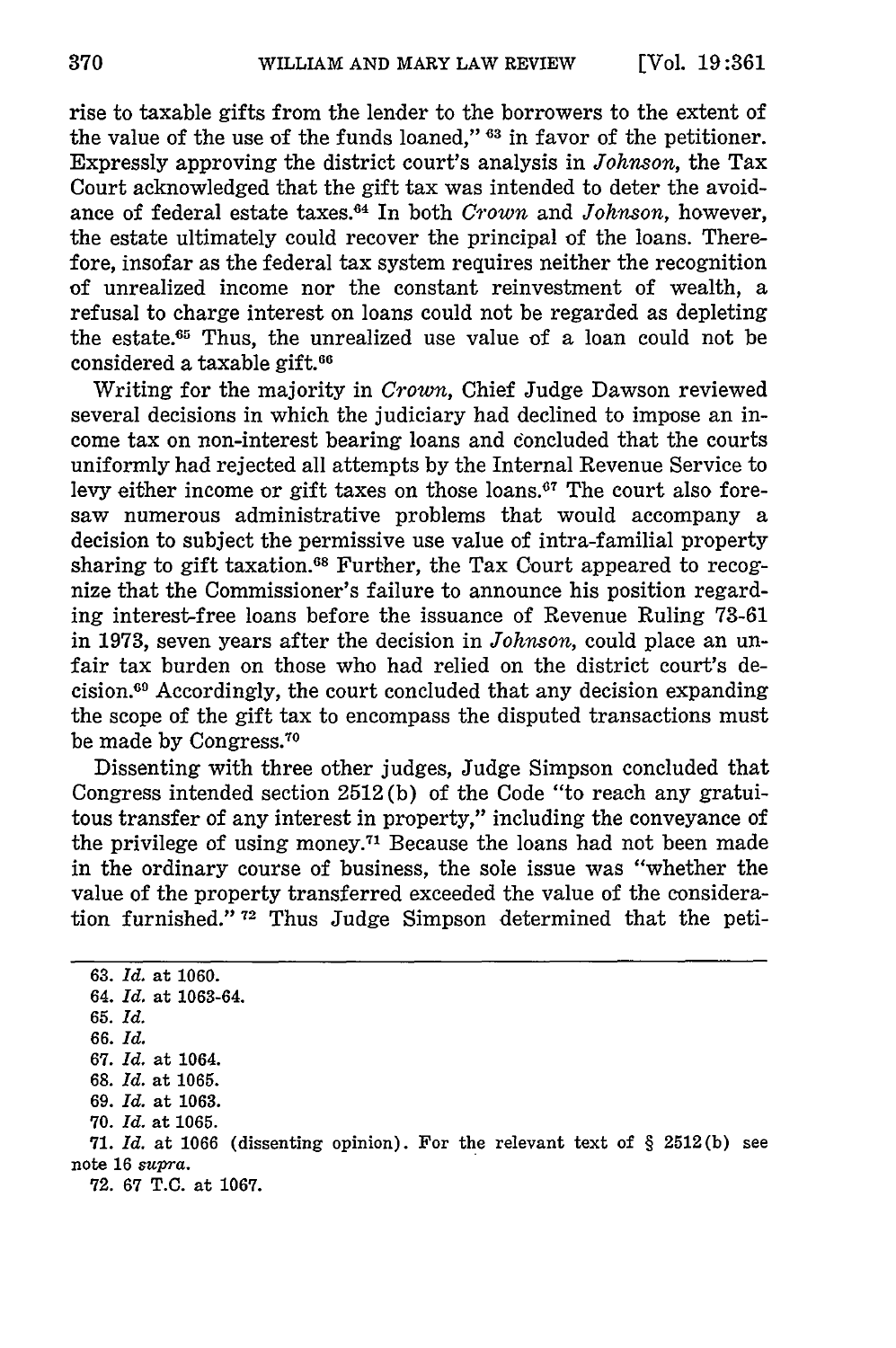tioners, having received no consideration for the loans, made gifts equal to the use value of the money they transferred.<sup>73</sup>

The dissent also objected to the court's conclusion that the Commissioner's position would create administrative problems and disrupt many family transactions. 74 Recalling that the **\$3,000** annual exclusion permitted **by** section **2503 (b) 75** would exempt the usual intra-familial transfer from taxation, Judge Simpson concluded that only those extraordinary transactions involving large sums of money, as in Crown, would be subject to gift taxation.<sup>76</sup>

#### **EFFECTS** OF THE DECISION IN CROWN

The Tax Court's decision in *Crown* creates a valuable tax avoidance opportunity for those persons with large amounts of cash in their estates. **By** making interest-free demand loans, a lender may permit the investment of his money without acquiring income tax liability for the resulting earnings. This consequence is desirable for a lender who is in a higher income tax bracket than are the recipients of the earnings from the invested money. Because the earnings will be subject to a lower income tax rate than if the lender had invested the money himself, the recipients will receive a larger portion of the return on the investment. Not only will the lender avoid income taxes but he also may reduce the total amount of his estate subject to federal death taxes because he probably would have made an income-producing investment in lieu of an interest-free loan.77

Permitting the avoidance of both income and estates taxes, an interest-free demand loan appears to be the type of transaction that Congress intended to subject to the gift tax laws **78** and that the courts have subjected to its provisions.<sup>79</sup> Moreover, other transactions identical in substance to interest-free loans, although different in form, are taxable as gifts. Thus, if the taxpayer invests the money, he

**79.** *E.g.,* Commissioner v. Wemyss, 324 **U.S.-303** (1945) (antenuptial property settlement is gift if only consideration is love) **;** Helvering v. Horst, **311 U.S.** 112 (1940) (transfer of interest coupons detached from bonds is taxable gift, with income from coupons taxable to donor); Sanford's Estate v. Commissioner, **308 U.S. 39 (1939)** (inter vivos transfer of property in trust with reserved powers of appointment is completed gift when power relinquished); Commissioner v. Hart, **106 F.2d 269 (3d** Cir. **1939)** (creation of estate **by** entireties is gift) **;** Rev. Rul. 54-243, 1954-1 C.B. **318** (father's payment of adult son's expenses is gift).

**<sup>73.</sup>** *See id.* at **1069.**

<sup>74.</sup> *Id.* at **1070.**

**<sup>75.</sup>** I.R.C. § **2503 (b).**

**<sup>76. 67</sup> T.C.** at **1070.**

**<sup>77.</sup>** See O'Hare, *supra* note **36,** at **1088.**

**<sup>78.</sup>** *See* note 2 *supra* **&** accompanying text.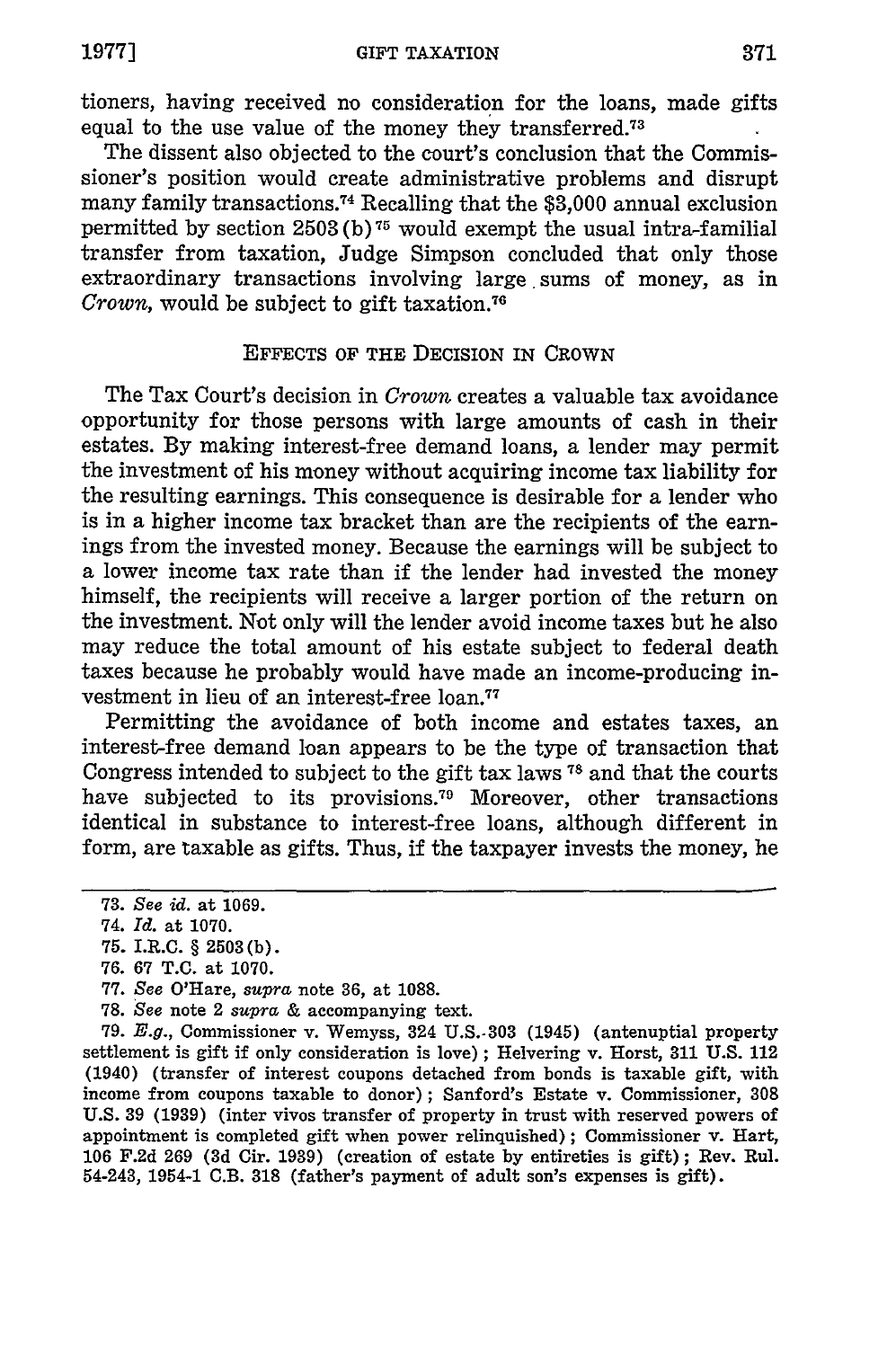would be required to pay not only income taxes on the investment's earnings but also gift taxes on the amounts transferred to his donees. In addition, if the taxpayer establishes a short-term or a revocable trust for the benefit of another, he may be liable for both income and gift taxes on the amounts produced by the corpus.80 A taxpayer also may be subject to gift taxation if he makes a low interest loan, $s<sup>31</sup>$  forgives a debt, $82$  or permits the statute of limitations to run on the collection of a payment.<sup>83</sup> Although interest-free loans logically should receive tax treatment similar to these transactions, the Tax Court repudiated such a possibility in *Crown.*

Although the Tax Court in *Crown* nearly overruled its earlier opinion in *Gertrude H. Blackburn*,<sup>84</sup> the majority's failure to refer to *Blackburn* suggests that it regarded *Blackburn's* facts as distinct from those of *Crown* and not controlling in the latter case. As a result, a taxpayer hoping to acquire the permissible tax benefits authorized in *Crown* must avoid structuring a transaction similar to that involved in *Blackburn.* The pertinent facts in *Crown* differ from *Blackburn* in two respects: first, *Blackburn* involved a low interest loan as opposed to the interest-free transaction in *Crown;* second, the indebtedness in *Blackburn* was represented by a note for a period of years whereas the loans in *Crown* could be collected on demand. Although these two differences appear to be irrelevant,<sup>85</sup> inasmuch as the decision in *Crown* is not well-reasoned, they are meaningful and must be recognized by the taxpayer who makes interest-free loans.

Regarding the first distinction, the only difference between the two cases is that the aggregate amount of a gift structured under *Blackburn* would be less because some interest is charged. The second distinction between the two cases, the type of note used in the transaction, is meaningful only insofar as it determines the time and value of the gift. Because the loan in *Blackburn* was for a term of years, the Commissioner initially could determine the discounted value of the note and compute the entire amount of the gift. In *Crown,* however, the demand note could not be discounted because its due date was uncertain. As a result, the Commissioner could not calculate at once the

<sup>80.</sup> Helvering v. Horst, 311 U.S. 112 (1940); Helvering v. Clifford, 309 U.S. 331 (1940); Corliss v. Bowers, 281 U.S. 376 (1930). *See also* 19 STAN. L. Rv. 870, 875-76 (1967).

<sup>81.</sup> *See* text accompanying notes 59-60 *supra. See also* Walter H. Sutliff, 46 B.T.A. 446 (1942).

<sup>82.</sup> Treas. Reg. § 25.2511-1(a) (1958).

<sup>83.</sup> Estate of Grace E. Lang v. Commissioner, 64 T.C. 404 (1975).

<sup>84.</sup> For a discussion of *Blackburn* see text accompanying notes 59-60 *supra.*

*<sup>85.</sup> See* Crown v. Commissioner, 67 T.C. 1060, 1068 (1977) (dissenting opinion).